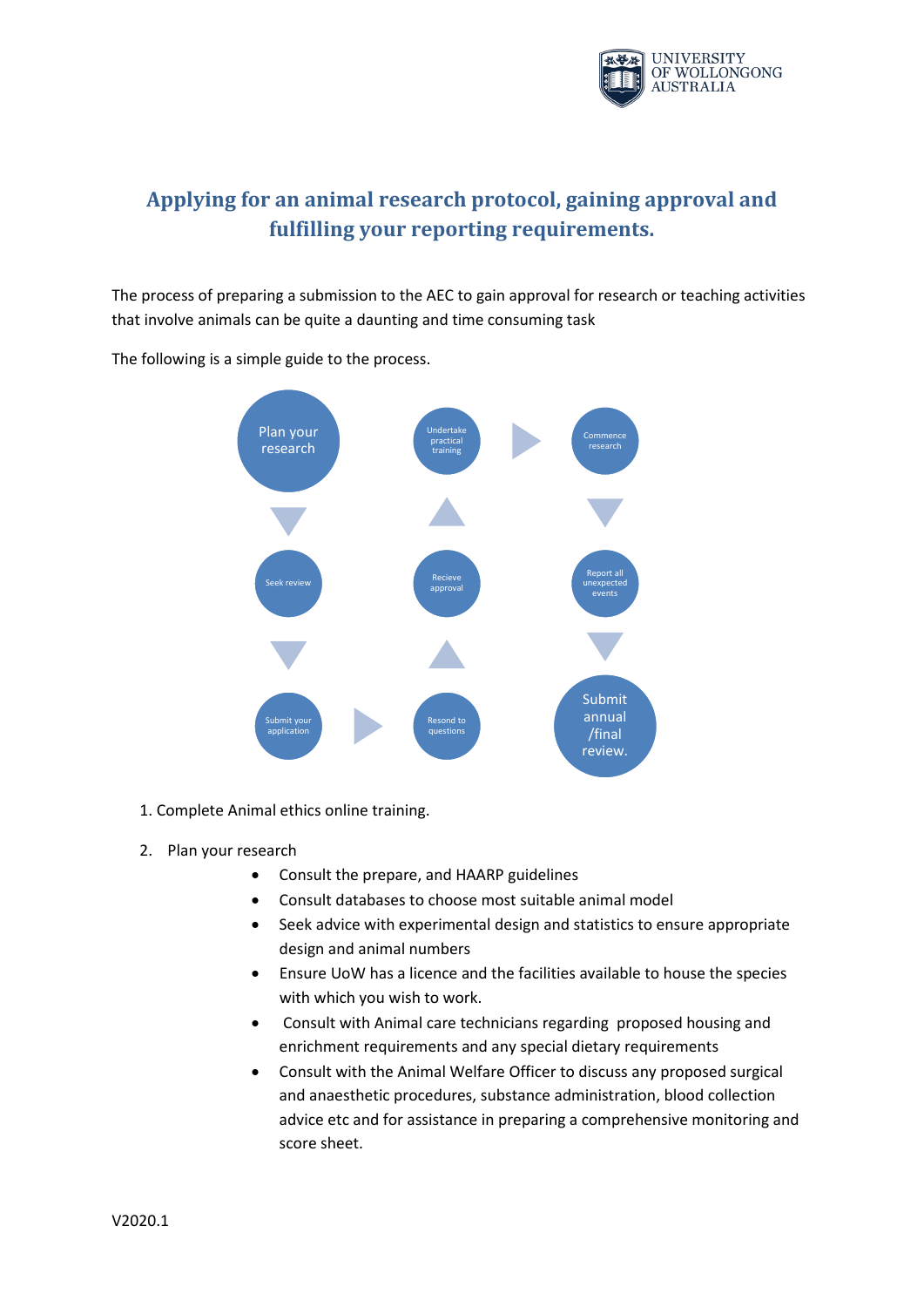

- 3. Download the appropriate "application for use" form from the AEC website
	- Prepare a draft application and seek review and comment from colleagues, supervisors, and the animal welfare officer(optional)
	- Ensure all people named as co-investigators have an opportunity to review the application and sign it prior to submission
	- Obtain sign off from the animal facility technical co-ordinator (if housing animals at UoW facilities or using live animals on site at UoW(other than observations of wildlife on campus)
	- Obtain sign off from the relevant head of school
	- Submit your application (both in hard copy and electronically) in the numbers requested on the application form, by the agenda deadline as notified on the AEC webpage.
- 4. The AEC members will review your application and you will receive a number of questions back via email. Generally it takes about 10 -14 days after submission to receive questions back.

You then return your question responses to the RSO office and the AEC members discuss your application, including your responses to questions at the AEC meeting.

- 5. At this time either your application will be approved (you will then be asked to return an electronic copy of your original application incorporating all your responses to questions showing track changes ) **OR** Further clarification questions will be sent to you and responses required. Depending on the items requiring clarification at this stage your additional responses will be considered either via the Chair of the AEC (minor issues), the next Subcommittee meeting or at the next full committee meeting.
- 6. You must have received your **Animal Research Authority** (ARA) prior to commencing your research. Please check this document carefully as it will contain any conditions attached to your research such as additional reporting requirements, exclusions and limitations. ARAs generally run from the date of approval until 28<sup>th</sup> of February in the following year, and are renewed annual for up to 3 years after review and approval of your annual report.
- 7. Seek training in practical animal handling skills and procedures from Animal technicians or Animal welfare officer as needed.
	- Unsupervised research activities cannot be conducted until you are assessed as competent in animal handling and approved procedures. {for fieldwork projects this assessment is generally performed by the Principal investigator or their competent delegate}
- 8. Commence your research activities
	- Laboratory animal facilities require you to submit a planner and booking request for holding space prior to ordering any animals.
- 9. Reporting requirements
	- All unexpected events involving animals must be reported immediately to the Animal welfare officer and the RSO
	- Unexpected event forms are available on the UoW AEC web page